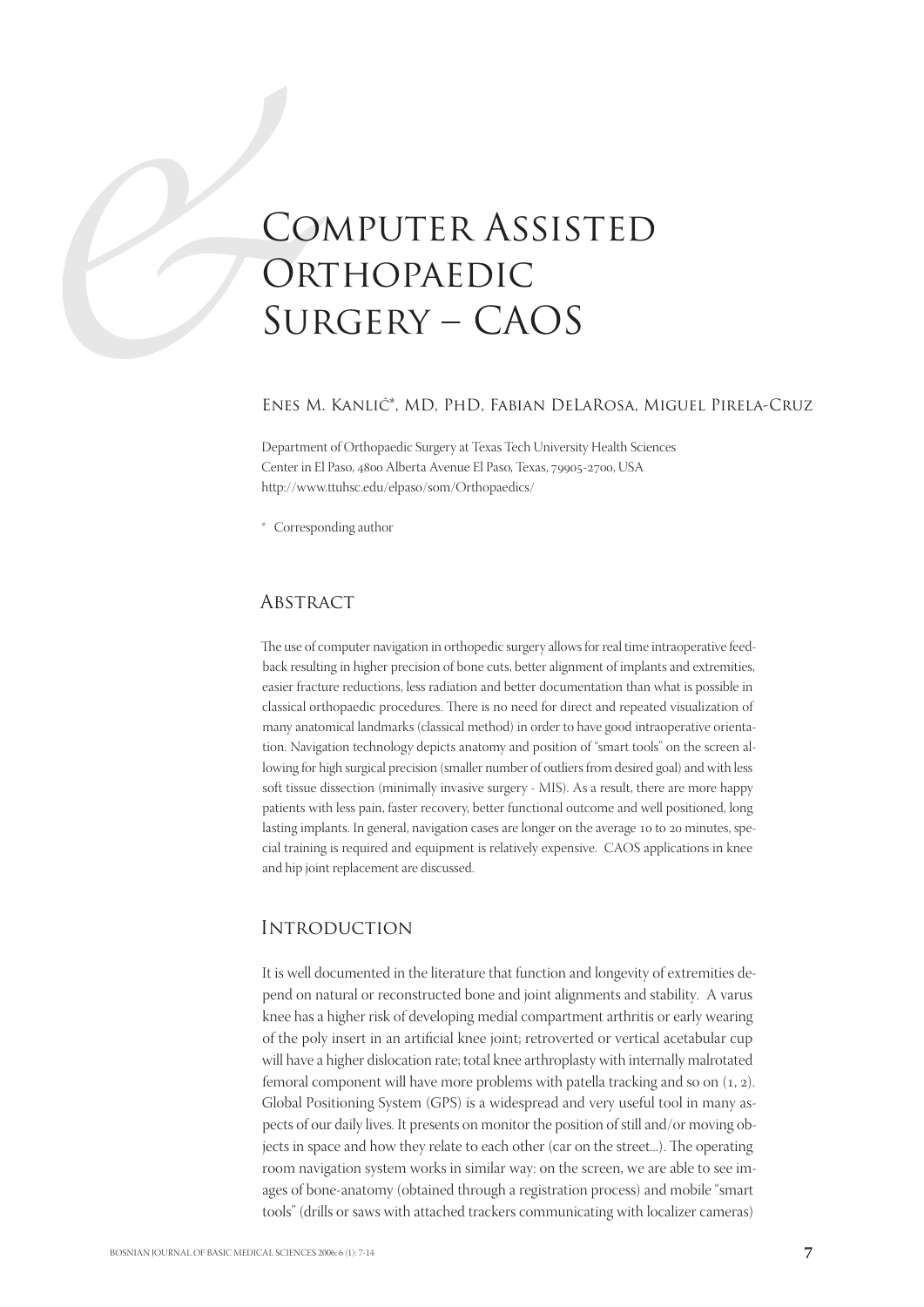

FIGURE 1. Drawing of setup in operating room, with system platform, computer and localizer camera aimed towards the patient on the table.



alignment after total knee replacement.



FIGURE 3. Mullholand S.Y., Wyss U.P. Activities of daily living in non-Western cultures: range of motion requirements for hip and knee joint implants.

and their positions during cutting or drilling procedures. There are threes steps necessary for surgical navigation: . Data acquisition of:

a. Images: done preoperatively (CT

- computer tomograms or MRI magnetic resonance images) or intraoperatively (fluoroscopy images) or
- b. "Imageless data": intraoperatively gathered kinematic information such as centers of rotation (mathematically determined by moving the adjacent bones with attached, fixed trackers) and anatomical bone landmarks (such as acetabulum inner wall or femoral epicondyle, using the mobile tracker - pointer).

. Tracking – provides feedback during surgery, communicating via infrared rays to localizer camera (Fig.  $_1$ ) the relative position of trackers attached to the bone ("bony anatomy", Figures  $2$  and  $3$ ) or tools (making them "smart" Fig. 8). Infrared rays are emitted by LED ("light emitting diodes" that are battery operated multiple light sources placed on different positions on the trackers (more reliable option) or reflected by "differently positioned reflective spheres" (their surface could be masked by blood or fluid affecting the function; they are more bulky). . Registration – process of relating the collected data of the patient's three-dimensional anatomy to the patient's position and anatomy on the surgical field. Surgical tools are also registered by the navigational system (via infrared cameras and computer) which allow us to see on the monitor their position (via attached mobile trackers) in relationship to the patient's anatomy (via trackers attached to the bone,) in real time. Based on data acquired intraoperatively, the system automatically calculates an initial optimal implant position and allows for preparing the bone using the navigated tools and jigs and in some degree evaluates the soft tissues (ligament balancing, via observing different kinematic curves, Figure 4).

# Knee Arthroplasty

The goal of partial or total joint arthroplasty is to relieve the pain and improve long lasting function of the affected joint when non-operative measures were not able to alleviate the problems any more. In full extension the knee joint line should be perpendicular to the mechanical axis of the lower extremity (connecting centers of the hip, knee and the ankle) and the ground, close to it's original height (no patella baja) and with well matching surfaces and rotations of components (especially femoral – no internal malrotation). The joint has to be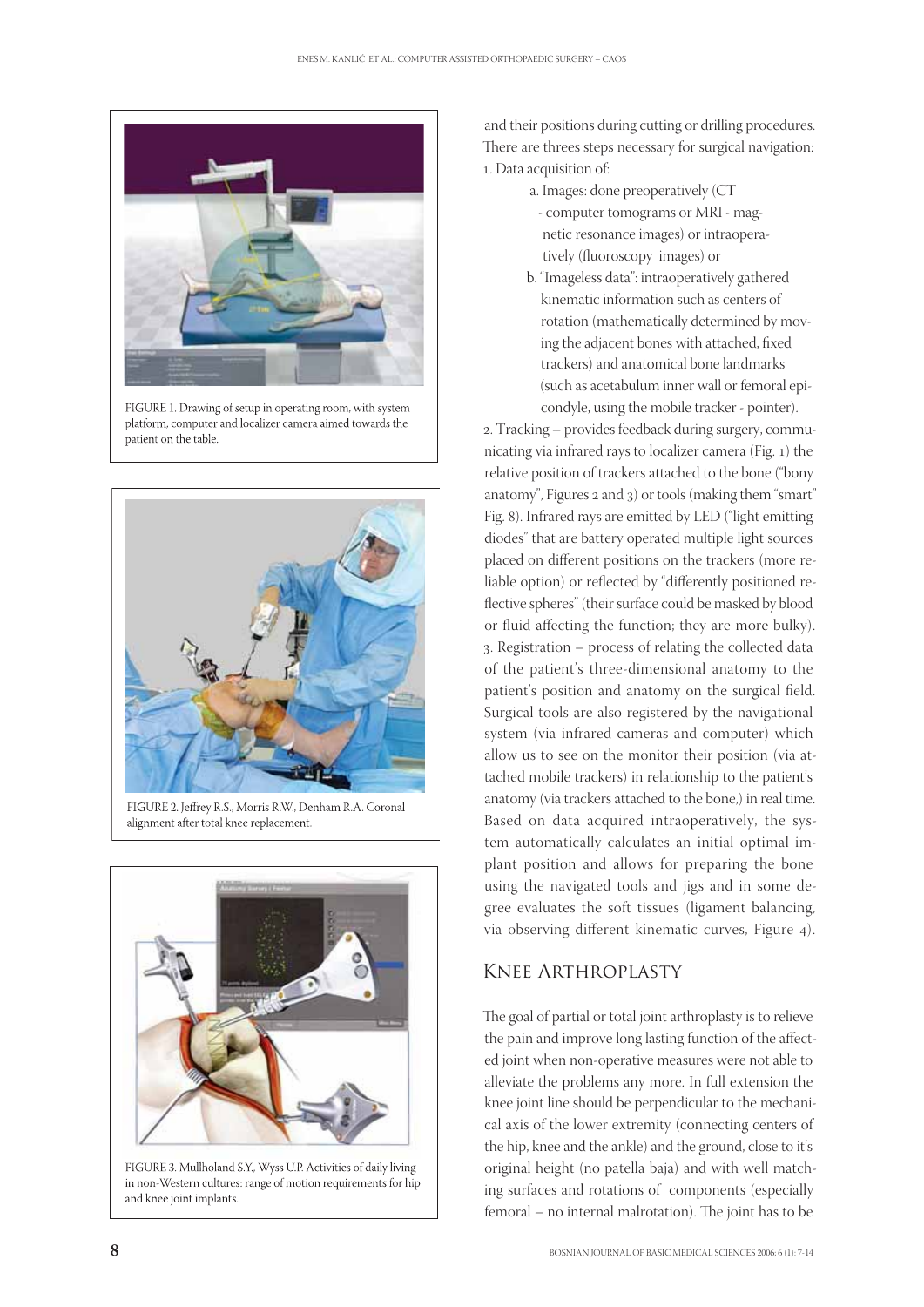balanced (symmetrical gaps in extension and flexion – slightly looser) and stable, allowing painless motion in range from 0 to 120 degrees (important for climbing the stairs) or up to 135 degrees (important for kneeling during prayers or cross-legged sitting) (3). Rand and Coventry (1988) found that survival rate of knee arthroplasty in 10 years was 90% if knee alignment was within 4 degrees of neutral, and in cases where deviation was more than 4 degrees revision was not required only in 73% varus knees, and  $71\%$  in valgus knees (1). Similar findings have been reported by Jeffrey at al  $(1991)$ , with loosening rate of 24% if deviation was more than three degrees and  $3\%$  if deviation was within three degrees (2). How often do we encounter malalignment using the classical, manual instrumentation? Peterson and Engh (1988) looked at 50 randomly chosen cases from their casuistic and found that 26% of knees had more than 3 degrees of varus/valgus malpositioning  $(4)$ . Another high volume center found similar problems in  $25\%$  of their  $673$  patients  $(5)$ . Barrack  $(2001)$  had 10% of patients (out of 102) with anterior knee pain and combined internal rotation of  $4,7$  degrees (ranging from  $17$  degrees of internal rotation to 4 degrees of external rotation), and no pain in patients with a mean external rotation of  $2,6$  degrees  $(6)$ . Chauhan at al (2004) did a prospective randomized controlled study, comparing navigation and manual-jig based techniques in 70 patients. The Perth CT protocol was used for alignment verification. Significantly better results were found in navigated knees in next parameters: varus/valgus of the knee, femoral component rotation, varus/valgus of tibial component, tibial posterior slope and femur-tibial components mismatch. Also, estimated blood loss was significantly less in the navigated group (no medullar canal opening) but navigated cases took on the average  $13$  minutes longer (80 minutes)  $(7)$ . These results were confirmed by three other prospective randomized studies looking together at 500 patients without complication specifically related to navigation alone  $(8, 9, 10)$ .

# **TECHNIQUE**

After patient is anesthetized (usually with a regional anesthetic), patient knee joint is opened. Navigation minimizes the risk involved with MIS technique, there is no need to physically see or touch all important landmarks (like the lateral epicondyle). The usual MIS incision length is double the height of patella (skin tensions and pressures must be avoided, incision is lengthened as necessary). We need to make sure that the patella is mobile enough (mid-vastus approach) so that we have





FIGURE 5. Femoral distal cut. Yellow line indicates position of the jig and cut, which should be neutral in AP and sagittal plane

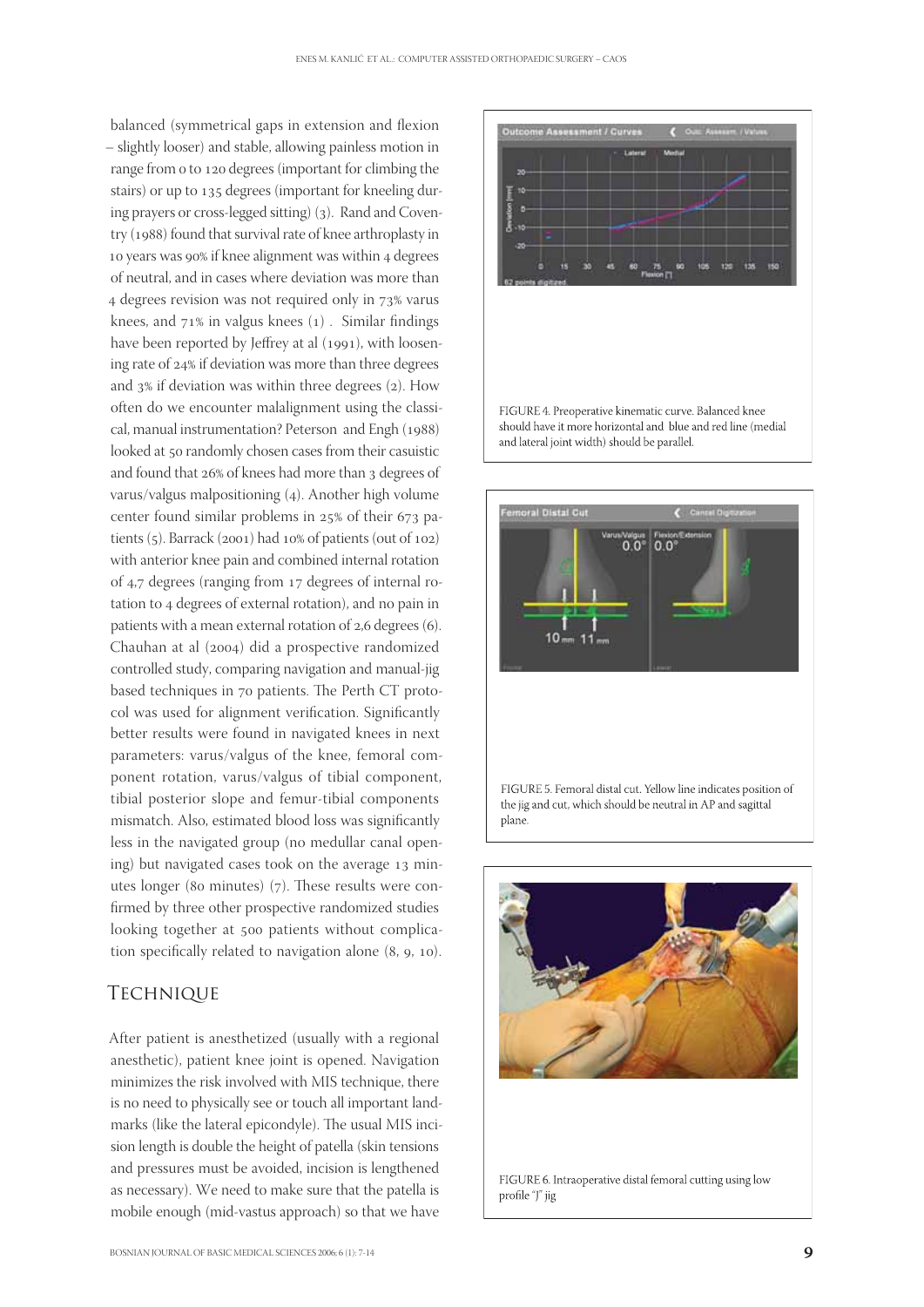









access to the joint surfaces. Femoral and tibial trackers are attached to corresponding bones, and rotational hip motion will determine the hip center. A pointer instrument is used to register transepicondylar axis, center of the femur, Whiteside anteroposterior (AP) line, femoral condyles and anterior cortex of the femur (Figures and ). On the tibial side center of tibial plateau (ACL insertion), neutral AP axis, medial and lateral articular surfaces, the medial and lateral malleolus with the ankle center are registered. From acquired data, the software creates images of the knee joint in different views (AP, lateral, cross-sectional) with present mechanical axis. The knee joint is put through the range of motion, and deformities (varus-valgus, maximal flexion and extension, contractures and laxities) are documented. Mobile tracker is attached to cutting blocks (" $4$  in  $1$ " cutting block or J-jig,) and we are able to adjust and fix it in perfect position (femoral rotation, no anterior cortex notching, posterior tibial slope and rotation, and desired level of joint surfaces resection, Figures 5 and 6). Tibial side is resected immediately after the first femoral distal cut (to open the joint space using the guidance displayed on the monitor (Figures 7 and 8). After insertion of trial components, joint is tested for range of motion, stability – need for ligament balancing. Necessary adjustments (different poly thickness, additional cuts) are done with immediate, real time information displayed on the screen. If satisfied, final components are inserted (cemented or non-cemented, patella with or without resurfacing). Tourniquet, if used, is usually released after the implants are in place, and joint drain is not necessary. Minimally invasive technique (smaller incision, no averting patella, preserving the suprapatellar pouch, minimally resected retropatellar Hoffa tissue,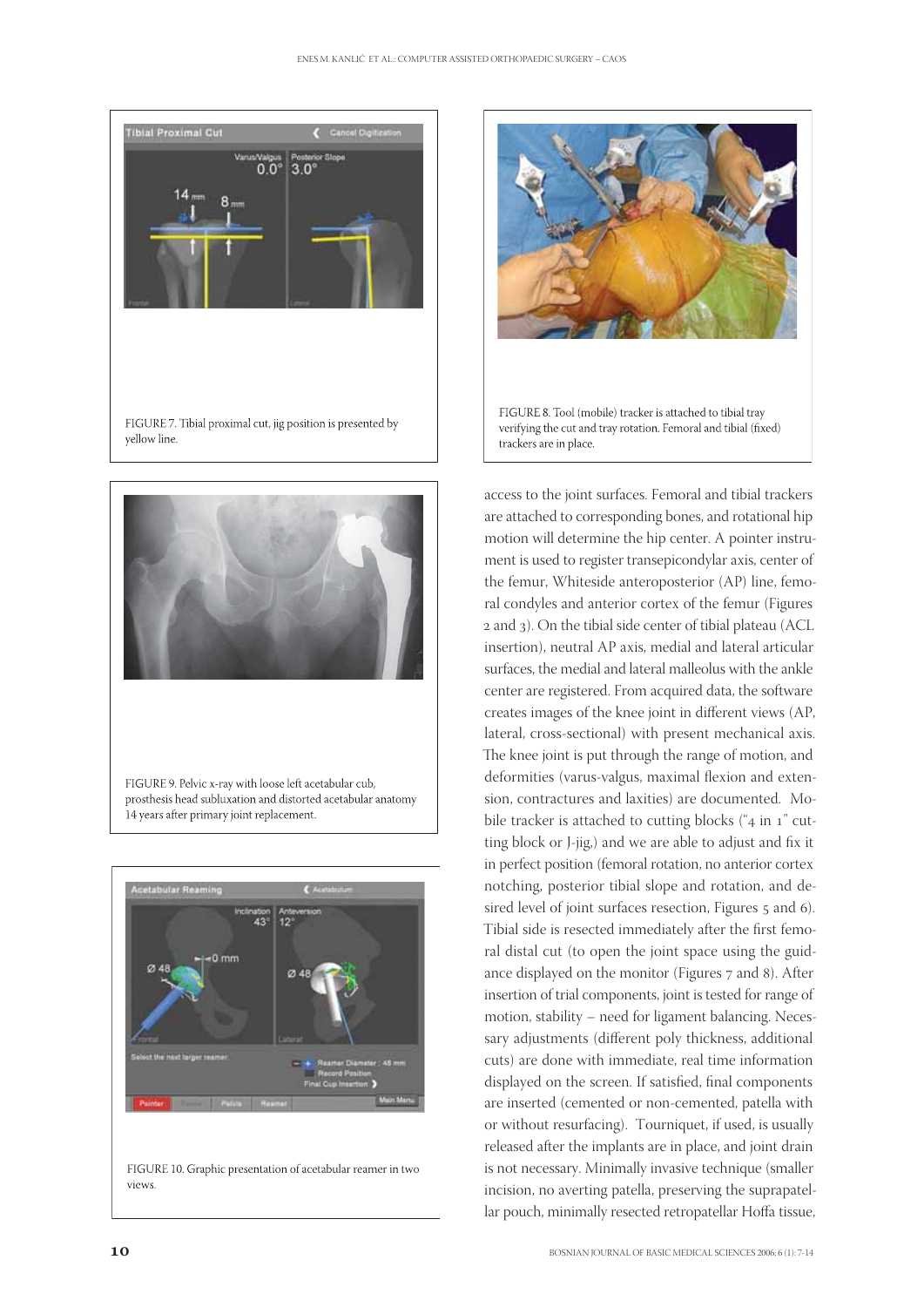

lessening or avoiding tibial dislocation) is done with and without navigation. The results are more pleasing to patients; they have less immediate and first three months postoperative pain (comparing it with classical approach) and faster functional recovery. Procedure is less expensive because of shorter hospital stay (same day surgery for unicondylar knee replacement, and a couple of days after bicondylar replacement)  $(11-13)$ . Preoperative patient education, specific pain control protocols (regional blocks such as epidural anesthesia and analgesia, regional femoral block, intra-articular pain pump, intra-articular injections of different "cocktails", oral medications - NSAIDs, COX-2 inhibitors, narcotics ), postoperative modalities (cold) and physical therapy play extremely important role in overall patient recovery, in hospital length of stay and general satisfaction.

# Hip Arthroplasty

Malpositioned acetabular cup may cause decreased range of motion with impingement, higher risk of dislocation and increased wear. Total hip dislocation (1% to ) is often devastating complication for the patient and his surgeon. It is more common in posterior approach, than in anterior or direct lateral approaches. Reasons for the different dislocation rates are multifactorial.  $(14, 15)$ . Component position surely plays there a significant role. Biederman at al (2005) compared the position of acetabular component in 127 dislocated total hips with control of 342 patients without dislocation. They found that ideal cup position should have radiological abduction of 45 degrees and anteversion or flexion of 15 degrees in order to function well  $(16)$ . There are few other studies confirming that safe cup position as  $45 \pm 10$  degrees



FIGURE 12. Tool tracker is attached to the handle holding the cup, and position is controlled by real time view on the monitor





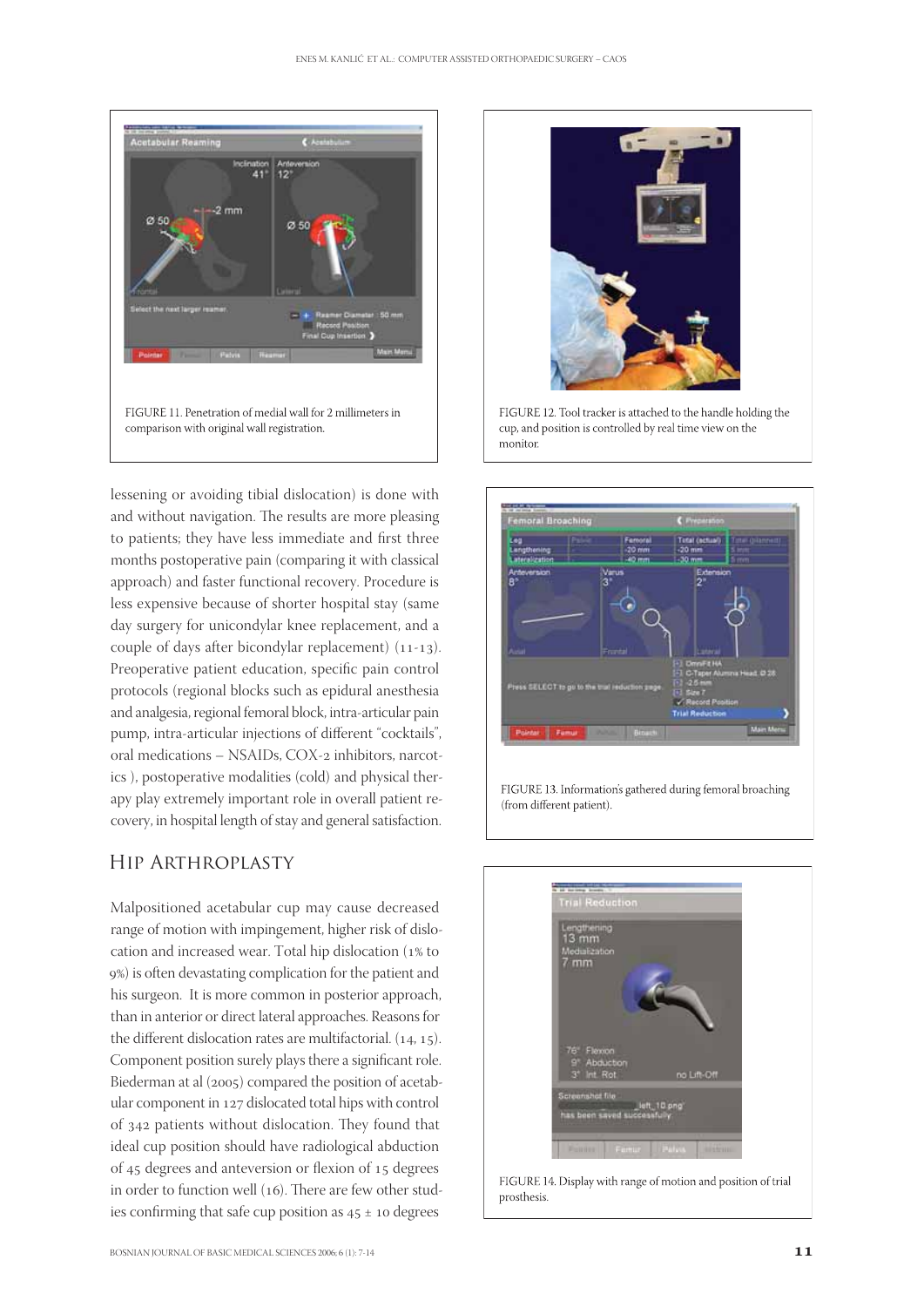

of abduction, and  $15 \pm 10$  degrees of flexion (17, 18). The true position of the pelvis is hard to estimate due to unknown amounts of patient's lordosis or kyphosis. Also, problem is that pelvic orientation changes (flexes and tilts anteriorly) in typical intraoperative lateral decubitus comparing it with pelvis in supine or standing position, or even comparing it to the position at the beginning of procedure  $(19)$ . In revision situation often is very hard to find usual anatomical landmarks (columns, transverse acetabular ligament, Figure 9). Hassan at al  $(1998)$  reported that desired cup position can not be reached consistently when using conventional technique even by experienced surgeons in up to  $42\%$ .  $(17)$ 

# **TECHNIQUE**

Pelvic entrance plane is defined by anterior superior iliac spines and symphysis. There is a constant relationship of that imaginary plane and acetabulums. Using kinematic registration of plane's landmarks (touching them with pointer), navigation allows for cup implantation in desired position independently on patient's position on the table. Pelvic tracker is securely attached to the ipsilateral iliac crest or supra-acetabular bone and that position should not change at all. MIS approach of choice will expose piriformis fossa which will be registered, as well as center of popliteal fossa and Achilles tendon. Ranging the hip joint computer will register patient anatomy (hip center, leg length, offset). After femoral head and neck resection (for primary THA), "bone morphing"(with pointer) of the acetabulum inner wall, articular surface and rim is done. Attaching the mobile tracker to the reamer handle, it is possible to get positioned within one degree of desired abduction and





FIGURE 17. Clinical photo of 25 cm long classical incision in posterolateral approach.



FIGURE 18. Clinical photo of MIS posterolateral approach incision long 6.5 cm (done 6 months after opposite hip surgery).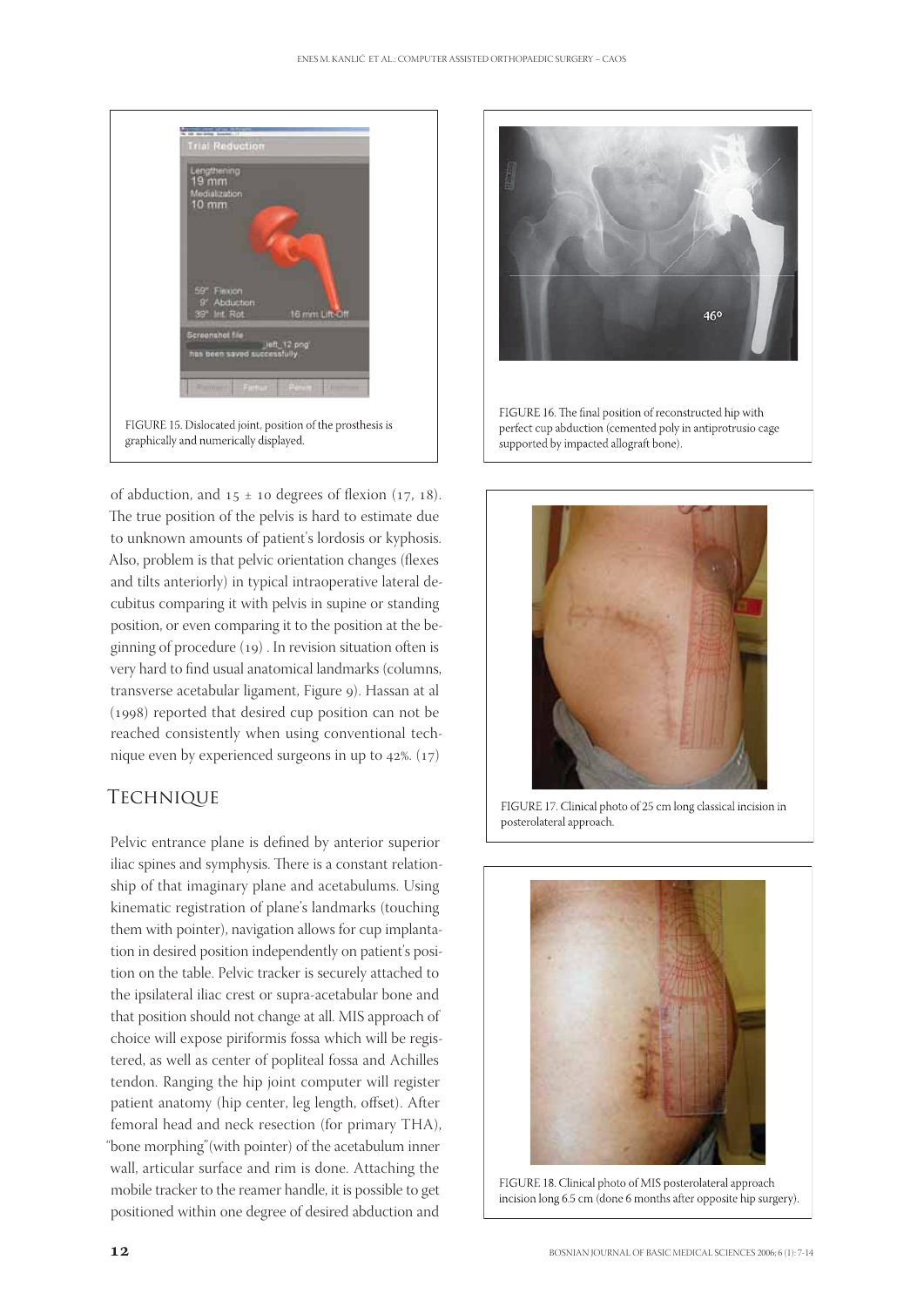

anteversion (Figure 10). Also, the computer will warn the surgeon if we are approaching medial wall and there is a risk of penetration (Figure  $11$ ). The cup is introduced with navigation as well (Figure  $12$ ). After femoral preparation and implantation of trial components (Figure 13.), new kinematic registration is performed (ranging the hip). The values of the reconstructed joint will be display on the screen (length, offset, Figure  $14$ ). Putting the hip through maximal range of motion (flexion, extension, rotations, abduction – adduction), the surgeon is able to see at which positions impingement, lift-off or dislocation occur (Figure 15). Needed corrections are done accordingly including periacetabular bone removal, neck length adjustment, offset, femoral rotation, or cup reorientation if necessary, Figure 16). Haaker (2004) performed 100 navigated cases, consuming on average  $90 \pm 19$  minutes. Cup position was  $44,2 \pm 9,6$ , anteversion  $17 \pm 3,5$ . They had no outliers, no complications and no dislocations  $(14)$ . Large surgical



exposures could improve direct orientation and help in position of components (Figure  $17$ ), but this can also account for higher number of wound problems. MIS in hip reconstruction is well developed today (Figure 18), and there are multiple reports with excellent results. Sculco  $(2005)$  had  $684$  total hip hybrid arthroplasties done through posterolateral incision with an average length  $8,2$  cm and dislocation rate of only  $0.9\%$ . (20) Di-Gioia at al (2003) compared MIS and classical navigated approaches. They found significantly better function with MIS technique regarding limping, stairs climbing and distance walking after three and six months and no difference in-between groups after one year  $(21)$ . Lazovic at al  $(2005)$  compared  $110$  hips done with conventional technique to 127 navigated hips in prospective, randomized study. Navigated joints were significantly better regarding cup position and lack of dislocation.  $(22)$  This is also our experience (Figures 19 and 20).

# Conclusion

Computer navigation joint replacement allows for higher precision than what is possible using just classical, manual technique. Implants are aligned better and reconstructions are lasting longer. Minimally invasive approaches are sparing soft tissues facilitating faster recovery and shorter hospital stay. Combined together, CAOS and MIS are making patients and their surgeons happy. Navigation technology has been used in spine surgery (pedicular screws), fractures care (reductions, nailing, percutaneous screws in pelvic and hip surgery with minimal radiation), osteotomies and even ligamentous reconstructions (tunnel positioning for ACL and PCL grafts). New generations of young surgeons could be trained easier on computers even before they get to the operating rooms. Navigation is an excellent research tool. It will gradually become a routine technique used for the most of orthopaedic procedures.